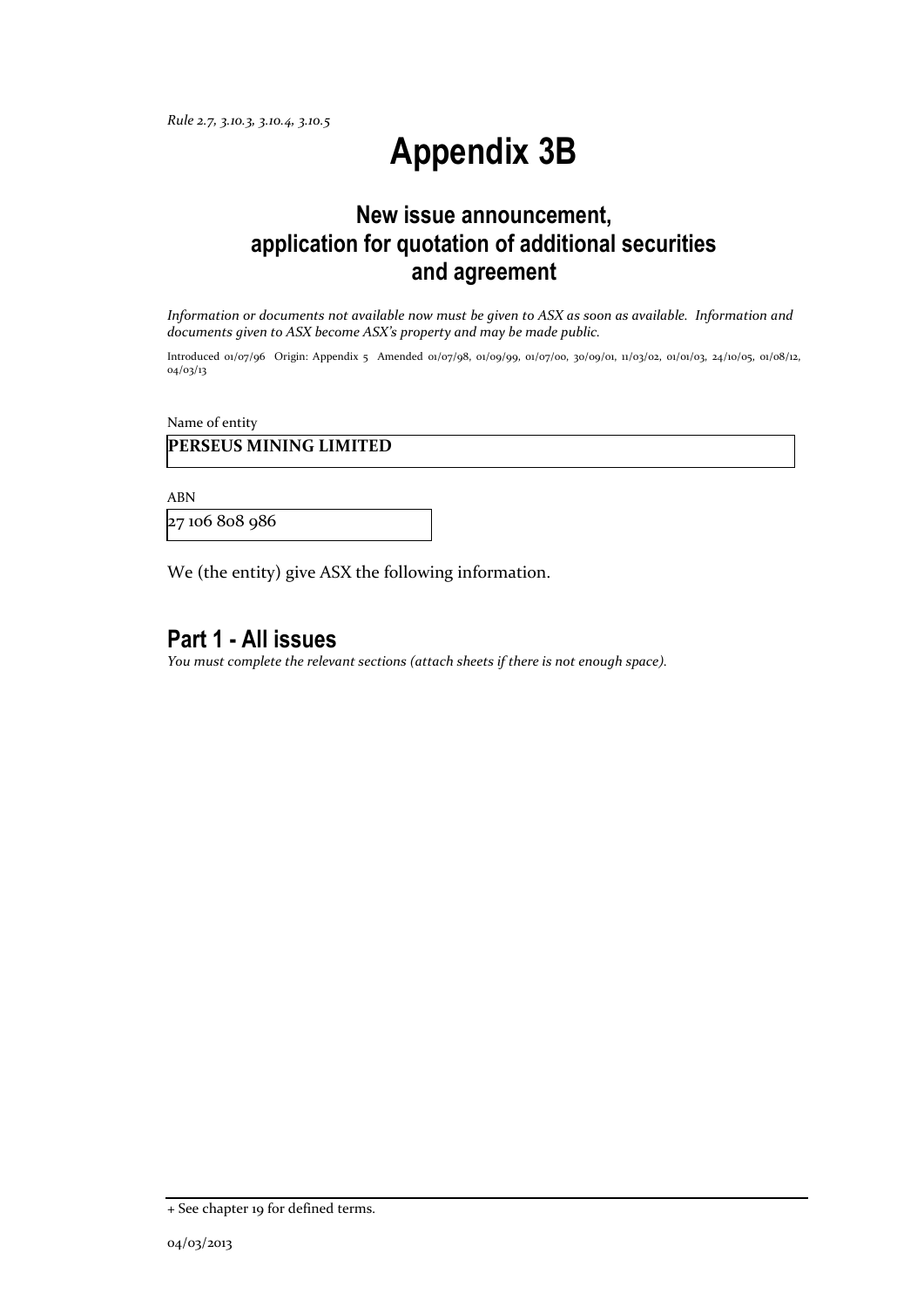- 1 <sup>+</sup>Class of +securities issued or to be issued
- 2 Number of +securities issued or to be issued (if known) or maximum number which may be issued
- 3 Principal terms of the +securities (eg, if options, exercise price and expiry date; if partly paid <sup>+</sup>securities, the amount outstanding and due dates for payment; if  $+$ convertible securities, the conversion price and dates for conversion)
- 4 Do the +securities rank equally in all respects from the date of allotment with an existing +class of quoted +securities?

If the additional securities do not rank equally, please state:

- the date from which they do
- the extent to which they participate for the next dividend, (in the case of a trust, distribution) or interest payment
- the extent to which they do not rank equally, other than in relation to the next dividend, distribution or interest payment

Performance Rights

733,333

Each performance right will convert to an ordinary share upon satisfaction of vesting criteria (principally comparison of total shareholder return against a peer group), subject to the terms and conditions of the Company's Performance Rights Plan approved by shareholders in November 2017.

No. Performance Rights have been issued under the terms and conditions of the Company's Performance Rights Plan. Shares issued on vesting of the Rights will rank equally in all respects with the Company's quoted ordinary shares.

5 Issue price or consideration Performance rights (issued under the terms of the Company's Performance Rights Plan) were issued at nil prices as part of employee remuneration.

6 Purpose of the issue (If issued as consideration for the acquisition of assets, clearly identify those assets)

As above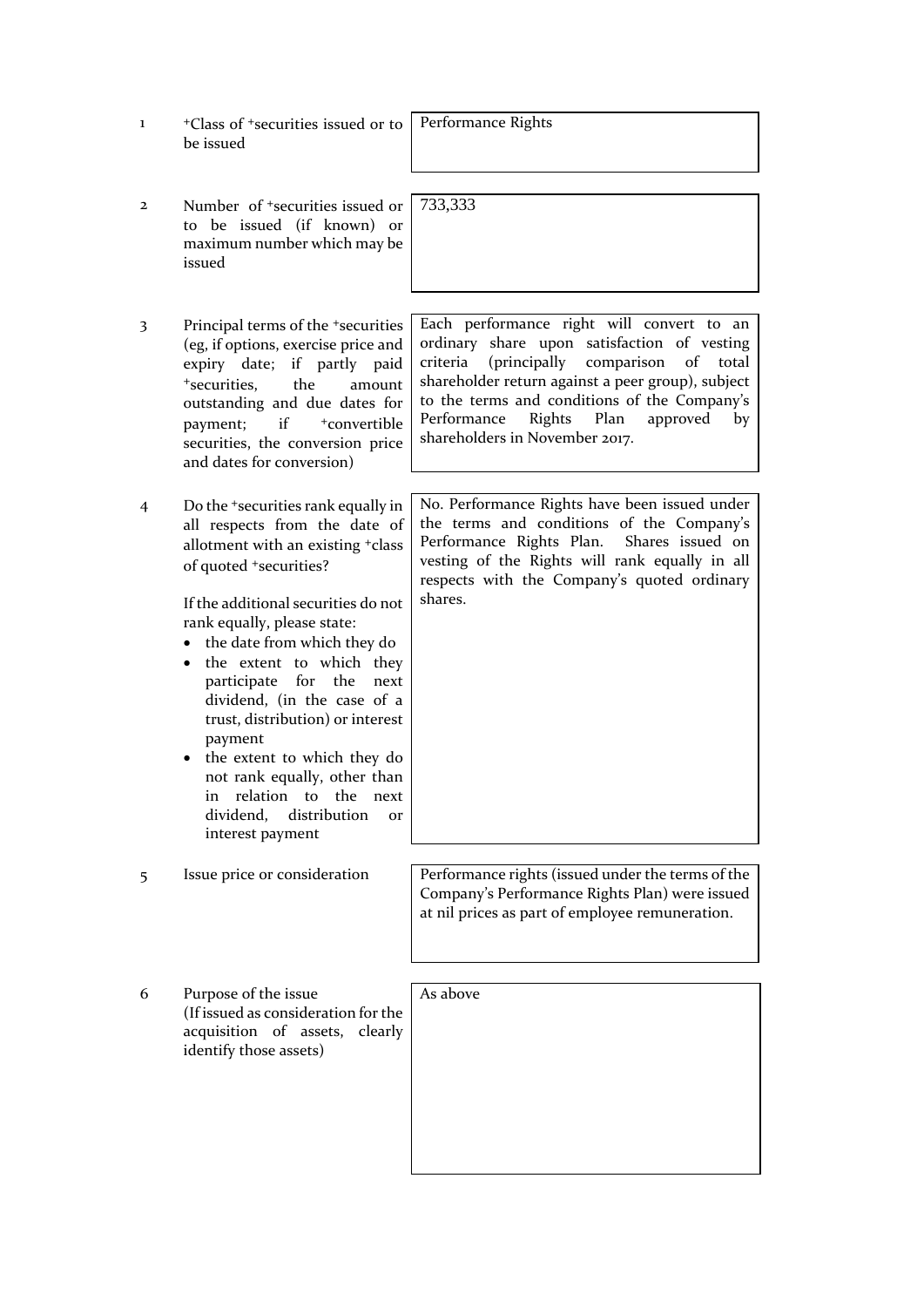- approval under rule 7.1A? If Yes, complete sections 6b – 6h *in relation to the +securities the subject of this Appendix 3B*, and comply with section 6i 6b The date the security holder resolution under rule 7.1A was passed N/A 6c Number of +securities issued without security holder approval under rule 7.1 N/A 6d Number of +securities issued with security holder approval under rule 7.1A N/A 6e Number of +securities issued with security holder approval under rule 7.3, or another specific security holder approval (specify date of meeting) N/A 6f Number of securities issued under an exception in rule 7.2 N/A 6g If securities issued under rule 7.1A, was issue price at least 75% of 15 day VWAP as calculated under rule 7.1A.3? Include the issue date and both values. Include the source of the VWAP calculation. N/A 6h If securities were issued under rule 7.1A for non-cash consideration, state date on which valuation of consideration was released to ASX Market Announcements N/A 6i Calculate the entity's remaining issue capacity under rule 7.1 and rule 7.1A – complete Annexure 1 and release to ASX Market Announcements N/A
	-

No

6a Is the entity an +eligible entity that has obtained security holder

- 
- 



|          | $d$ N/A |
|----------|---------|
|          |         |
|          |         |
|          | $e$ N/A |
| $\delta$ |         |
| d        |         |
| e        |         |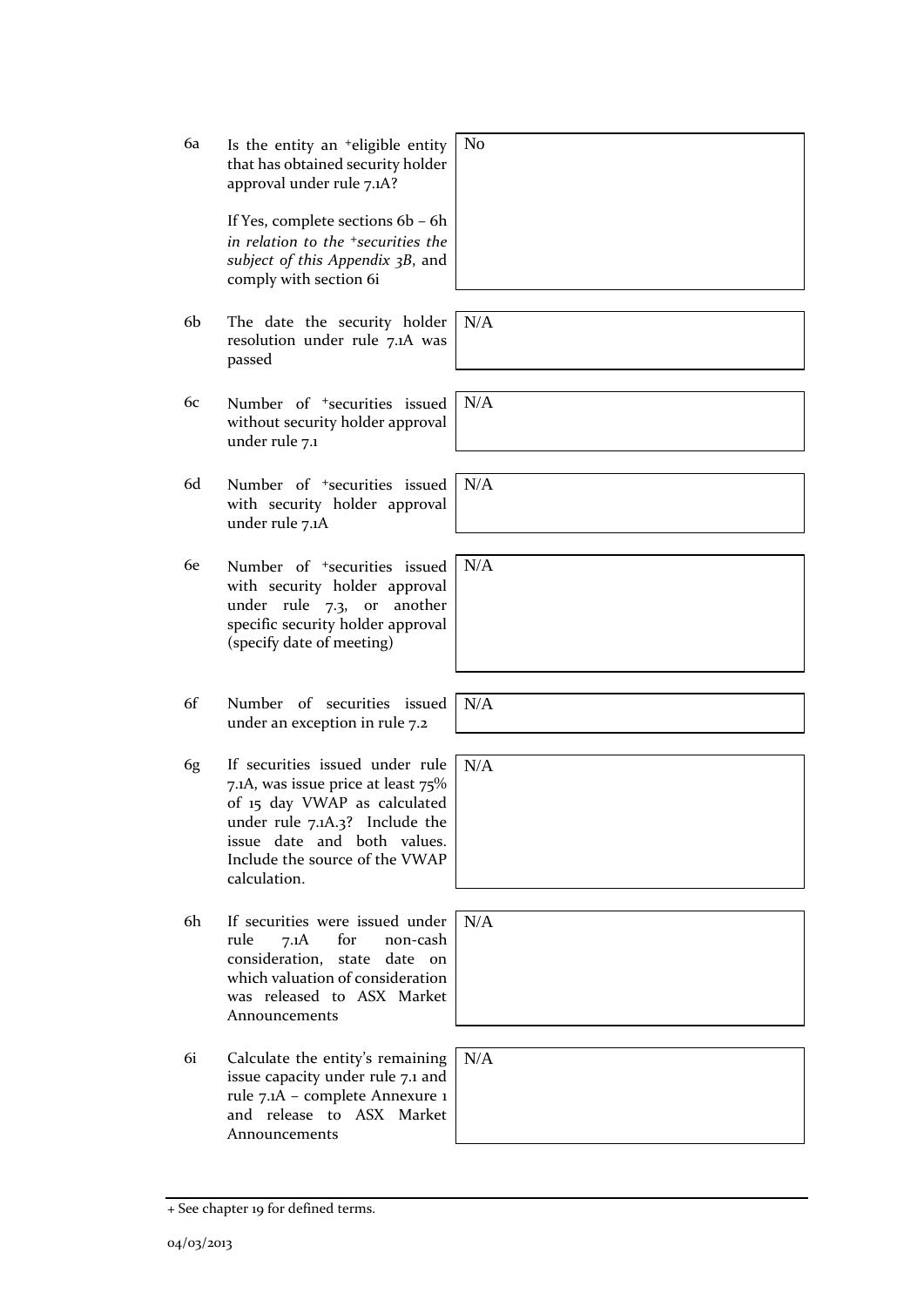| 7 | <b>Issue Date</b>                                                                                                    | 28 November 2018        |                                                     |
|---|----------------------------------------------------------------------------------------------------------------------|-------------------------|-----------------------------------------------------|
| 8 | Number and +class of all<br>+securities quoted on ASX<br>(including the securities<br>in<br>section 2 if applicable) | Number<br>1,034,951,530 | $+C$ lass<br>paid<br>Ordinary fully<br>shares (PRU) |
|   |                                                                                                                      | Number                  | <sup>+</sup> Class                                  |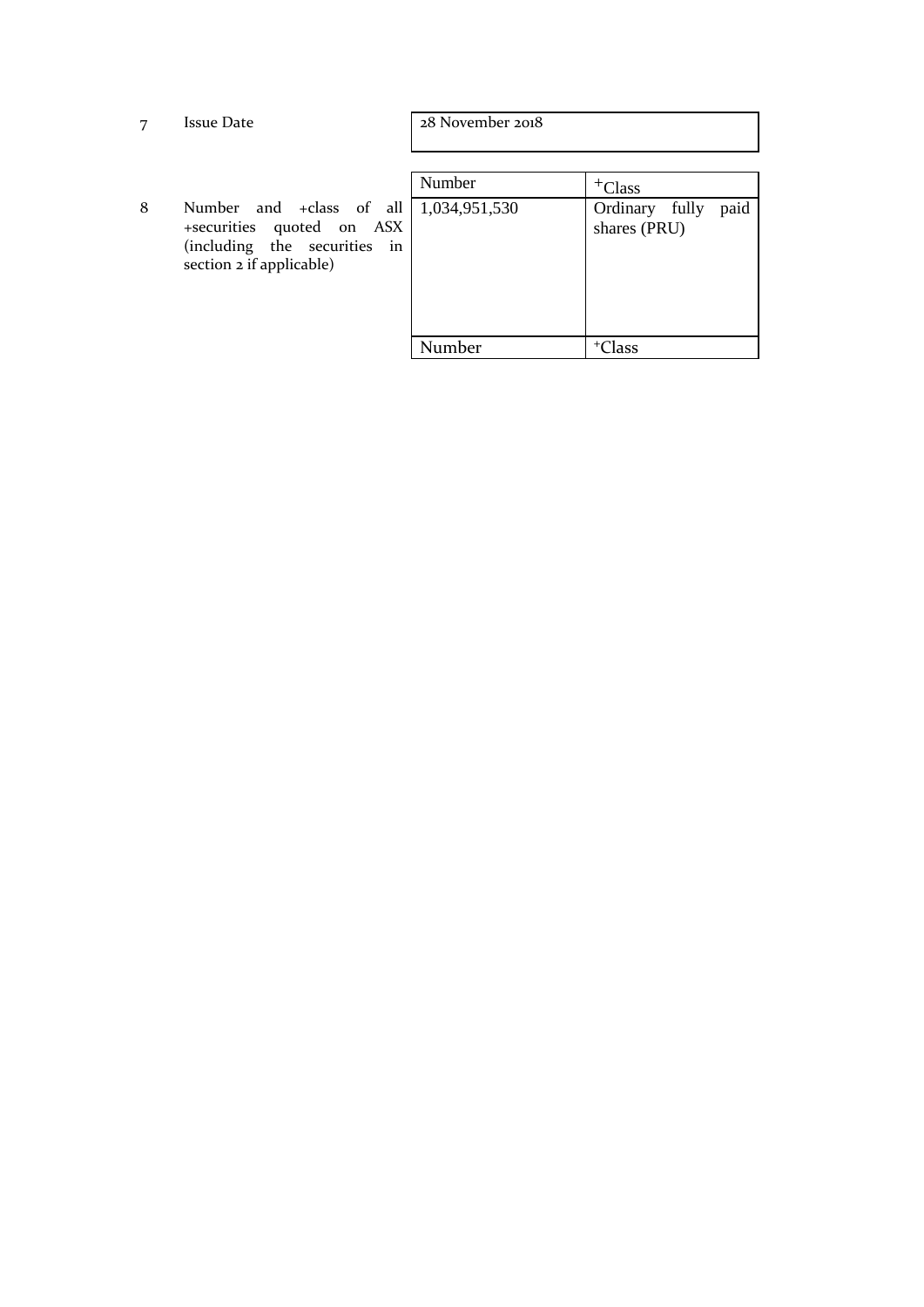| 9 | and <sup>+</sup> class of<br>Number<br>all<br><sup>+</sup> securities not quoted on ASX<br>(including the<br>securities<br>in<br>section 2 if applicable) | 129,995,617 | Warrants to subscribe<br>for ordinary shares at<br>an exercise price of<br>A\$0.44.<br>Each Warrant is<br>exercisable at A\$0.44<br>each on or before 19<br>April 2019.                                           |
|---|-----------------------------------------------------------------------------------------------------------------------------------------------------------|-------------|-------------------------------------------------------------------------------------------------------------------------------------------------------------------------------------------------------------------|
|   |                                                                                                                                                           | 5,000,000   | Performance Rights<br>converting to fully<br>paid ordinary shares<br>on a 1 for 1 basis on<br>satisfaction of<br>specified conditions,<br>with a vesting and<br>measurement period<br>ending 31 December<br>2018. |
|   |                                                                                                                                                           | 866,666     | Performance Rights<br>converting to fully<br>paid ordinary shares<br>on a 1 for 1 basis on<br>satisfaction of<br>specified conditions,<br>with a vesting and<br>measurement period<br>ending 30 June 2019.        |
|   |                                                                                                                                                           | 10,741,668  | Performance Rights<br>converting to fully<br>paid ordinary shares<br>on a 1 for 1 basis on<br>satisfaction of<br>specified conditions,<br>with a vesting and<br>measurement period<br>ending 30 June 2020.        |
|   |                                                                                                                                                           | 733,333     | Performance Rights<br>converting to fully<br>paid ordinary shares<br>on a 1 for 1 basis on<br>satisfaction of<br>specified conditions,<br>with a vesting and<br>measurement period<br>ending 31 December<br>2021. |

<sup>+</sup> See chapter 19 for defined terms.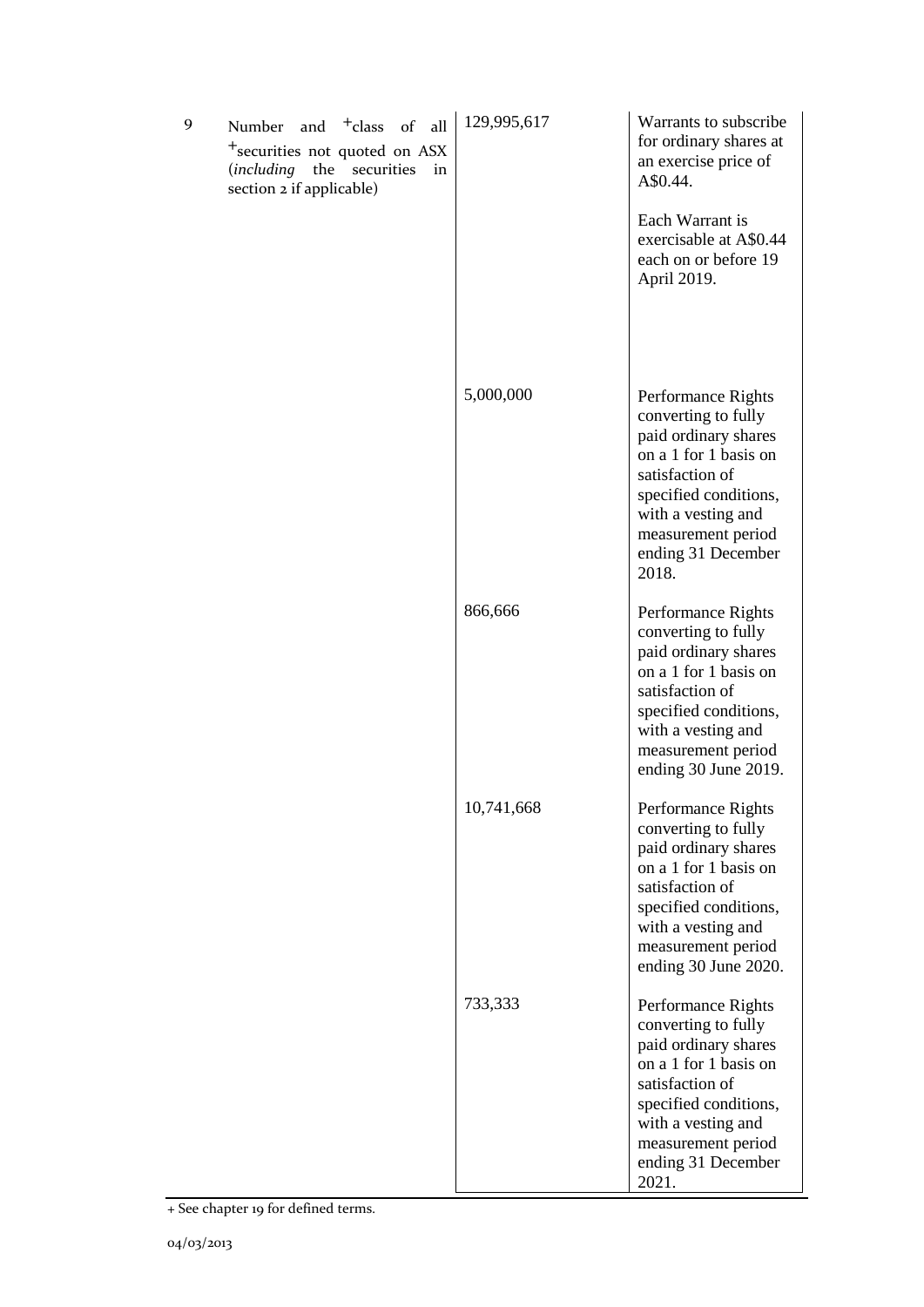10 Dividend policy (in the case of a trust, distribution policy) on the increased capital (interests)

No plans to pay dividends at this stage.

# **Part 2 - Bonus issue or pro rata issue -** *Not applicable*

| 11 | holder<br>approval<br>Is<br>security<br>required?                                                                          |
|----|----------------------------------------------------------------------------------------------------------------------------|
| 12 | Is the issue renounceable or non-<br>renounceable?                                                                         |
| 13 | Ratio in which the <sup>+</sup> securities will<br>be offered                                                              |
| 14 | <sup>+</sup> Class of <sup>+</sup> securities to which the<br>offer relates                                                |
| 15 | +Record date<br>determine<br>to<br>entitlements                                                                            |
| 16 | different<br>Will<br>holdings<br>on<br>registers (or subregisters) be<br>aggregated<br>for<br>calculating<br>entitlements? |
| 17 | Policy for deciding entitlements<br>in relation to fractions                                                               |
| 18 | Names of countries in which the<br>entity has <sup>+</sup> security holders who<br>will not be sent new issue<br>documents |
|    | Note: Security holders must be told how their<br>entitlements are to be dealt with.<br>Cross reference: rule 7.7.          |
| 19 | Closing date for receipt<br>of<br>acceptances or renunciations                                                             |
| 20 | Names of any underwriters                                                                                                  |
| 21 | Amount of any underwriting fee<br>or commission                                                                            |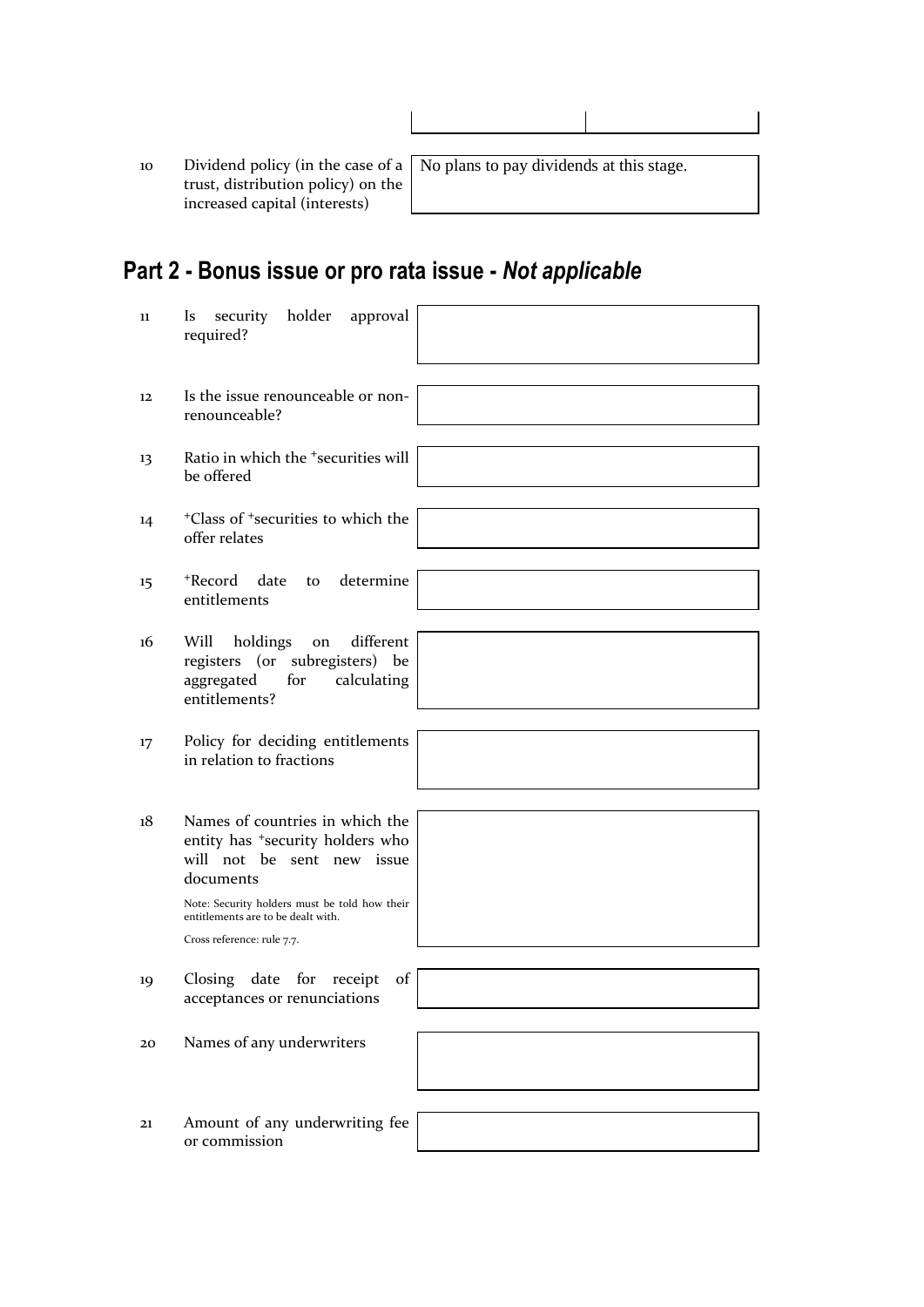- 22 Names of any brokers to the issue
- 23 Fee or commission payable to the broker to the issue
- 24 Amount of any handling fee payable to brokers who lodge acceptances or renunciations on behalf of <sup>+</sup>security holders
- 25 If the issue is contingent on <sup>+</sup>security holders' approval, the date of the meeting
- 26 Date entitlement and acceptance form and prospectus or Product Disclosure Statement will be sent to persons entitled
- 27 If the entity has issued options, and the terms entitle option holders to participate on exercise, the date on which notices will be sent to option holders
- 28 Date rights trading will begin (if applicable)
- 29 Date rights trading will end (if applicable)
- 30 How do <sup>+</sup>security holders sell their entitlements *in full* through a broker?
- 31 How do <sup>+</sup>security holders sell *part* of their entitlements through a broker and accept for the balance?
- 32 How do <sup>+</sup>security holders dispose of their entitlements (except by sale through a broker)?
- 33 +Issue date

+ See chapter 19 for defined terms.

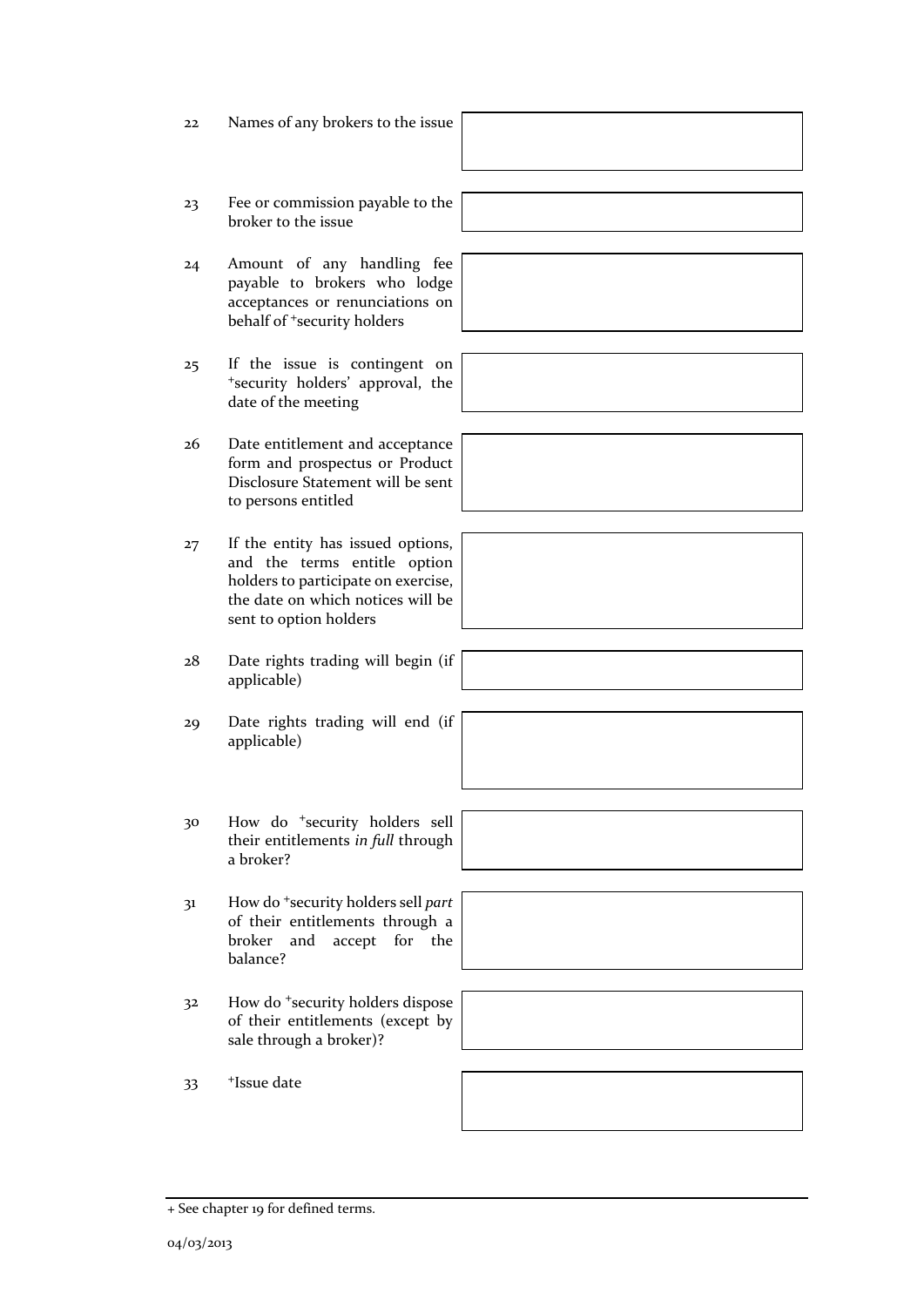# **Part 3 - Quotation of securities**

*You need only complete this section if you are applying for quotation of securities*



## **Entities that have ticked box 34(a)**

#### **Additional securities forming a new class of securities**

*Tick to indicate you are providing the information or documents*

35 If the <sup>+</sup>securities are <sup>+</sup>equity securities, the names of the 20 largest holders of the additional <sup>+</sup>securities, and the number and percentage of additional <sup>+</sup>securities held by those holders 36 If the +securities are +equity securities, a distribution schedule of the additional <sup>+</sup>securities setting out the number of holders in the categories 1 - 1,000 1,001 - 5,000 5,001 - 10,000 10,001 - 100,000 100,001 and over

37 A copy of any trust deed for the additional +securities

### **Entities that have ticked box 34(b)**

- 38 Number of securities for which <sup>+</sup>quotation is sought
- 39 Class of <sup>+</sup>securities for which quotation is sought

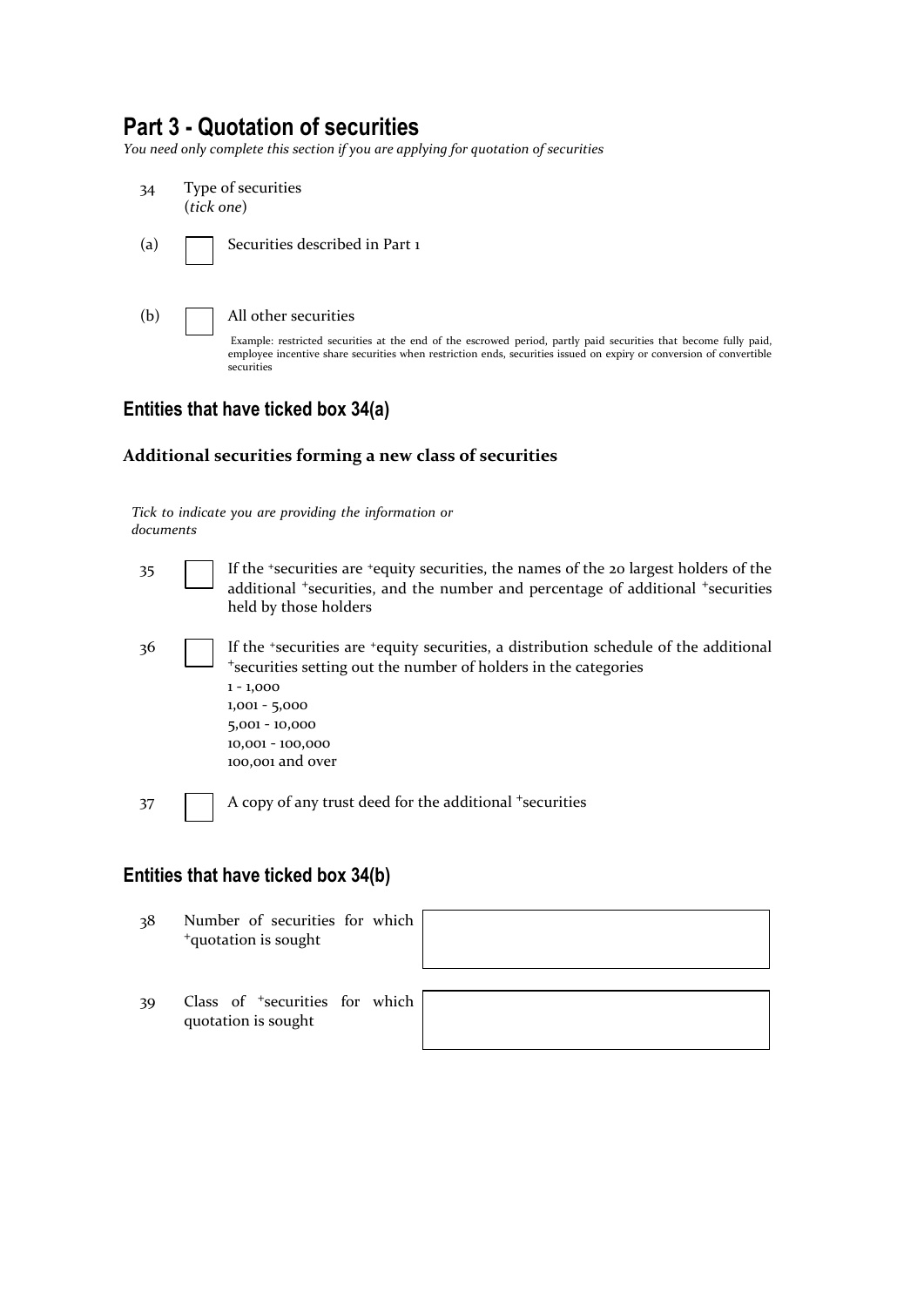40 Do the <sup>+</sup>securities rank equally in all respects from the date of allotment with an existing <sup>+</sup>class of quoted <sup>+</sup>securities?

> If the additional securities do not rank equally, please state:

- the date from which they do
- the extent to which they participate for the next dividend, (in the case of a trust, distribution) or interest payment
- the extent to which they do not rank equally, other than in relation to the next dividend, distribution or interest payment
- 41 Reason for request for quotation now

Example: In the case of restricted securities, end of restriction period

(if issued upon conversion of another security, clearly identify that other security)

42 Number and <sup>+</sup>class of all <sup>+</sup>securities quoted on ASX (*including* the securities in clause 38)

| Number | <sup>+</sup> Class |  |
|--------|--------------------|--|
|        |                    |  |
|        |                    |  |
|        |                    |  |
|        |                    |  |
|        |                    |  |

### **Quotation agreement**

- 1 <sup>+</sup>Quotation of our additional <sup>+</sup>securities is in ASX's absolute discretion. ASX may quote the <sup>+</sup>securities on any conditions it decides.
- 2 We warrant the following to ASX.
	- The issue of the +securities to be quoted complies with the law and is not for an illegal purpose.
	- There is no reason why those +securities should not be granted +quotation.

<sup>+</sup> See chapter 19 for defined terms.